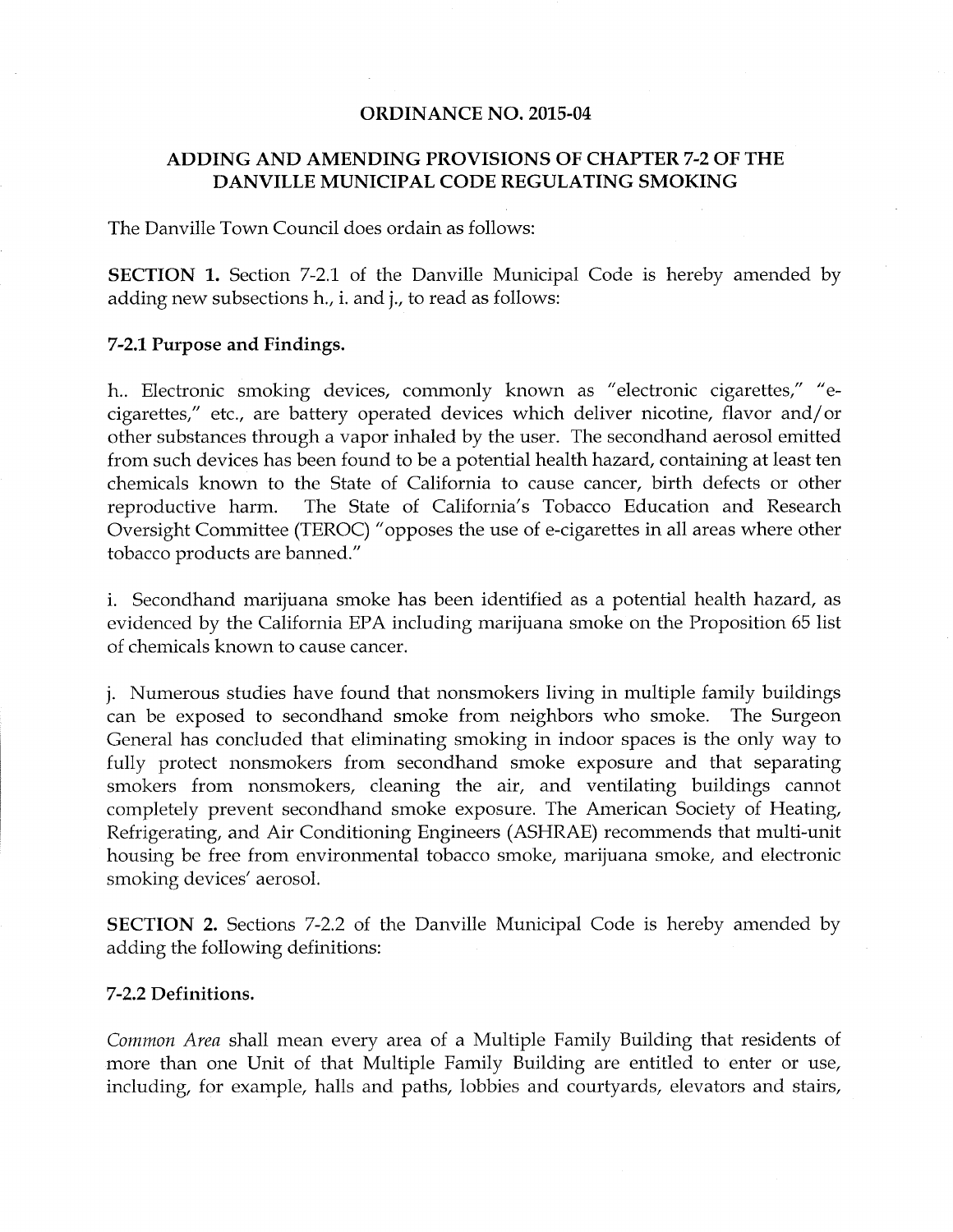community rooms and playgrounds, gym facilities and swimming pools, parking garages and parking lots, shared restrooms, shared laundry rooms, shared cooking areas, and shared eating areas.

Electronic Smoking Device shall mean an electronic device that can be used to deliver an inhaled dose of nicotine, or other substances, including any component, part, or accessory of such <sup>a</sup> device, whether or not sold separately. "Electronic Smoking Device" includes any such device, whether manufactured, distributed, marketed, or sold as an electronic cigarette, an electronic cigar, an electronic cigarillo, an electronic pipe, an electronic hookah, or any other product name or descriptor.

Multiple family buildings shall mean a single building or structure containing three or more dwelling units, including townhouses, condominiums and apartments.

Smoking shall mean the carrying or holding of a lighted pipe, cigar or cigarette of any kind, including marijuana, a hookah pipe or an operating Electronic Smoking Device or the lighting or emitting or exhaling the smoke of a pipe, cigar or cigarette or any kind, including marijuana, a hookah pipe or an operating Electronic Smoking Device.

Unit shall mean a residential unit in a multiple family building, including all interior and exterior areas under the possession or control of the tenant/ owner, including any balconies, patios, porches or fenced outdoor space.

SECTION 3. Section 7-2.3 of the Danville Municipal Code is hereby amended to read as follows:

7-2.3 Regulation of Smoking in Town Facilities.

Smoking is prohibited in all facilities owned by the Town of Danville.

SECTION 4. Section 7-2.4 of the Danville Municipal Code is hereby amended by adding a new subsection 1. to read as follows:

# 7-2.4 Prohibition of Smoking in Enclosed Places.

1. Multiple family buildings. Beginning on May 1, 2016, smoking is prohibited in the following areas of multiple family buildings:

i) Within all units in the building; and

ii) In all common areas of the building or property. Landlords and owners of multiple family buildings shall not allow ashtrays or other receptacles for disposing of smoking materials in common areas.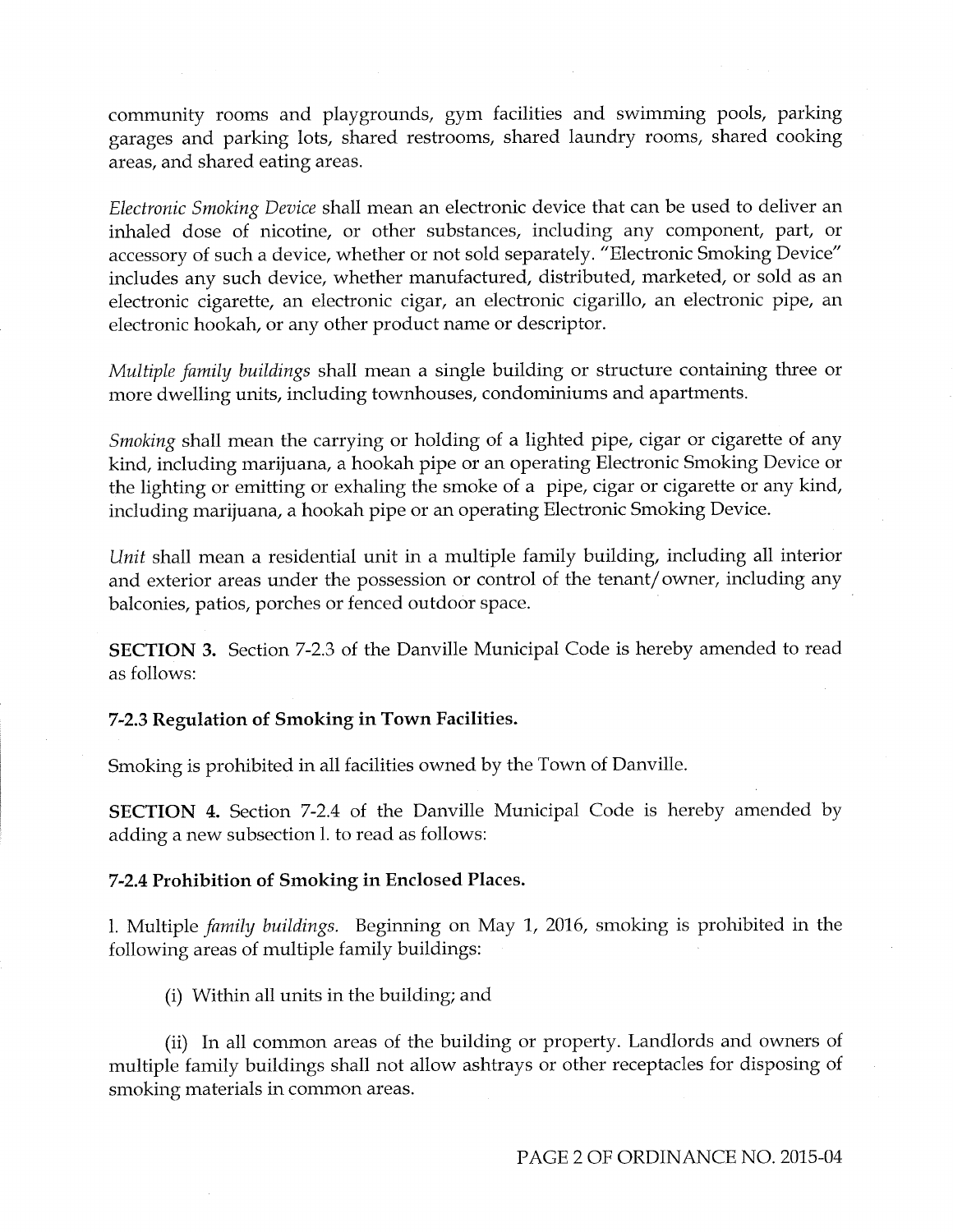SECTION 5. Section 7-2.7 of the Danville Municipal Code is hereby amended to read as follows:

## 7-2.7 Optional Smoking Areas.

Notwithstanding any other provisions of this Chapter to the contrary, the following areas shall not be subject to the smoking restrictions of this Chapter:

- a. A private residence, except multiple family buildings regulated by Section 7-2.4.1, or any private residence used as a health or child care facility;
- b. A bar;
- c. A hotel or motel room rented to guests;
- d. Any designated smoking area in <sup>a</sup> multiple family building. Any such designated smoking area shall meet the following requirements:
	- 1. It must be unenclosed, and
	- 2. It must be at least 25 feet from any non-smoking area on the property, and
	- 3. It must have a clearly marked perimeter and be identified by conspicuous signs.

SECTION 6. A new Section 7-2.13 is hereby added to the Danville Municipal Code to read as follows:

#### Section 7-2.13 Required Lease Terms for all Units in Multiple Family Buildings.

a. Every lease or other rental agreement for the occupancy of a Unit in a Multiple Family Building, entered into, renewed, or continued month-to-month after May 1, 2016, shall include the provisions set forth in subsection (b) below on the earliest possible date when such an amendment is allowable by law when providing the minimum legal notice.

- (1) A clause providing that as of May 1, 2016, it is a material breach of the agreement for the tenant or any other person subject to control of the tenant to engage in or allow Smoking in the Unit, including exclusive -use areas such as balconies, porches, or patios or in any Common Area of the property other than a designated Smoking area.
- 2) A clause expressly conveying third -party beneficiary status to all occupants of the Multiple Family Building as to the Smoking provisions of the lease or other rental agreement, granted those occupants the legal right to enforce the provisions of the lease.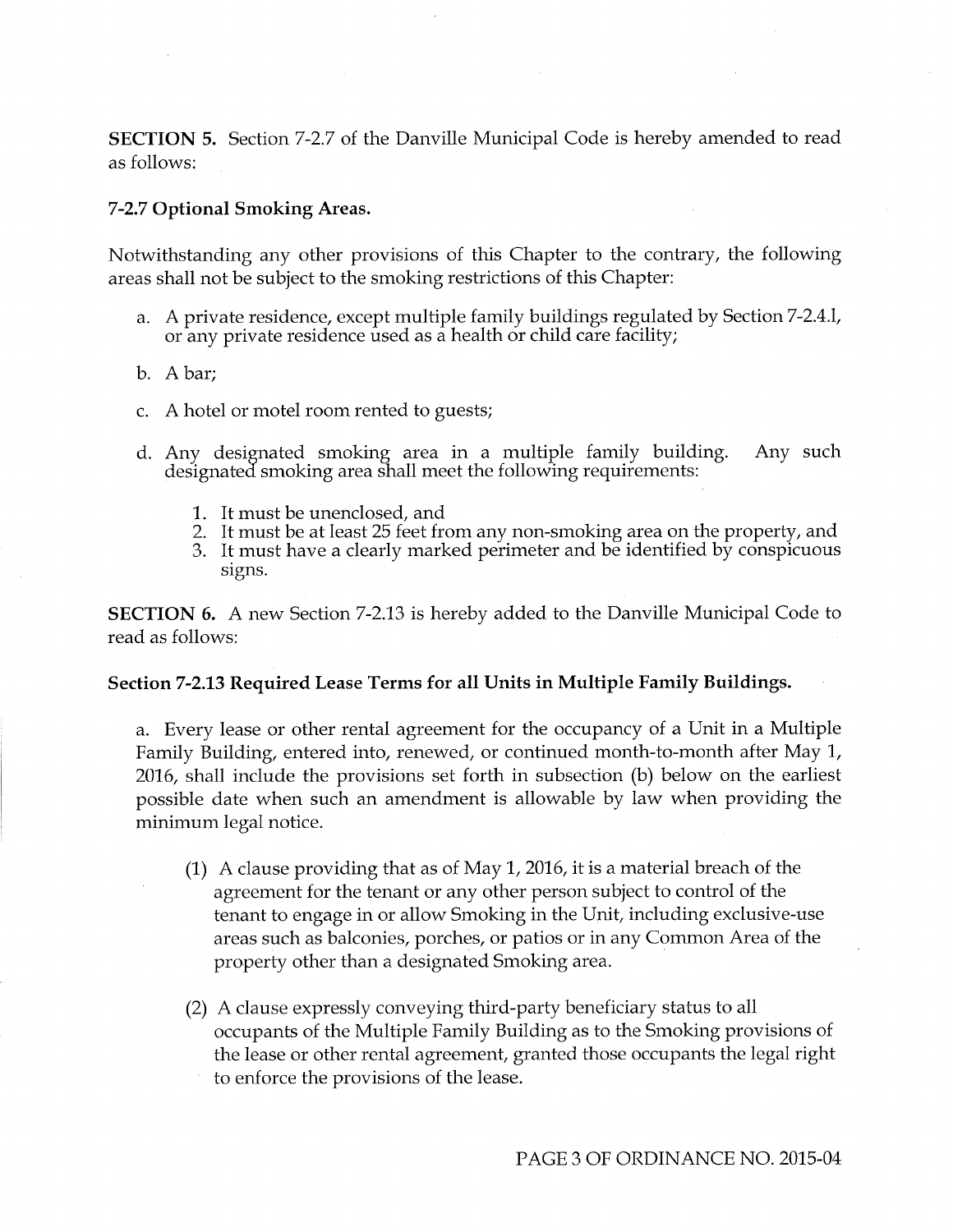b. Whether or not a Landlord complies with subsection a. above, the clauses required by that subsection shall be implied and incorporated by law into every agreement to which subsection a. applies and shall become effective as of the earliest possible date on which the Landlord could have made the insertions pursuant to subsection a.

c. A tenant who breaches a Smoking provision of a lease or other rental agreement for the occupancy of a Unit in a Multiple Family Building, or who knowingly permits any other person subject to the control of the tenant or present by invitation or permission of the tenant, shall be liable for the breach to (i) the Landlord; and (ii) any occupant of the Multiple Family Building who is exposed to Smoke or who suffers damages as a result of the breach.

d. This chapter shall not create additional liability for a Landlord to any Person for a tenant's breach of any Smoking provision in a lease or other rental agreement for the occupancy of <sup>a</sup> Unit in a Multiple Family Building if the Landlord has fully complied with this Section.

e. Failure to enforce any Smoking provision required by this chapter shall not affect the right to enforce such provision in the future, nor shall a waiver of any breach constitute a waiver of any subsequent breach or a waiver of the provision itself.

SECTION 7. A new Section 7-2.14 is hereby added to the Danville Municipal Code to read as follows:

# Section 7-2.14 Other Requirements

- a) Every Landlord shall deliver the following, on or before May 1, 2016, to each Unit of a Multiple family building:
	- 1) a written notice clearly stating:
		- i) all Units are designated nonsmoking Units and Smoking will be illegal in a Unit, including 25 feet from any associated exclusive -use Enclosed Area or Unenclosed Area, such as, for example, a private balcony, porch, deck, or patio, as of May 1, 2016; and
		- ii) Smoking in all Common Areas, except for specifically designated Smoking areas, will be <sup>a</sup> violation of this chapter as of May 1, 2016.

2) a copy of this chapter.

b) As of March 1, 2016, every Landlord shall provide prospective tenants with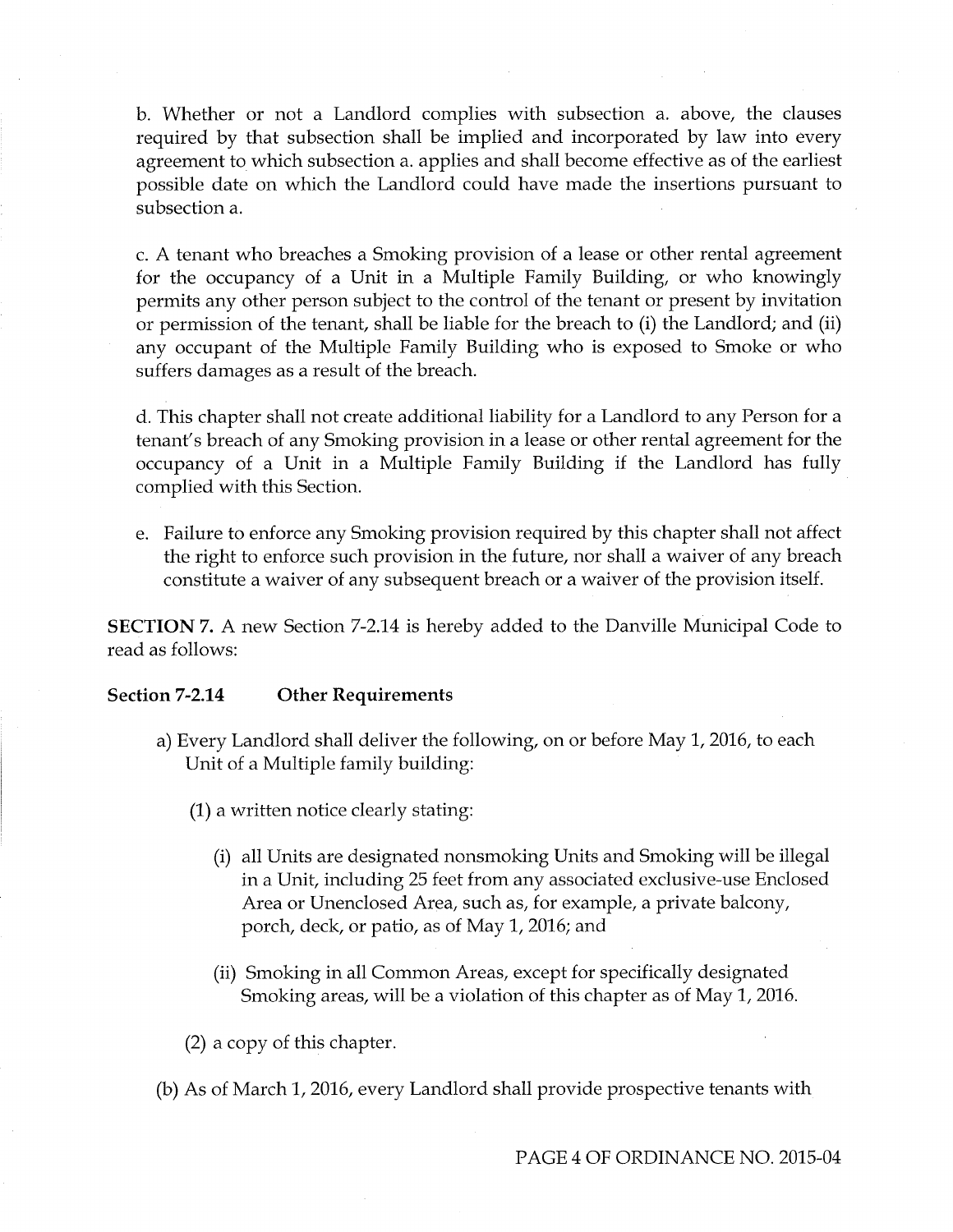written notice clearly stating that:

- i) Smoking is prohibited in Units, including any associated exclusive -use Enclosed Area or Unenclosed Area, such as, for example, a private balcony, porch, deck, or patio, as of May 1, 2016; and
- ii) Smoking is prohibited in all Common Areas, except for specifically designated Smoking areas, as of May 1, 2016.
- c) Clear and unambiguous " No Smoking' signs shall be posted in sufficient numbers and locations in Common Areas where Smoking is prohibited by this chapter or other law. Such signs shall be maintained by the Person or Persons with legal control over the Common Areas. The absence of signs shall not be <sup>a</sup> defense to <sup>a</sup> violation of any provision of this chapter. "No Smoking' signs are not required inside or on doorways of Units

#### SECTION 8. CODIFICATION.

Sections <sup>1</sup> through 7, inclusive, of this ordinance shall be codified in the Danville Municipal Code.

SECTION 9. SEVERABILITY. If any section, subsection, sentence, clause or phrase of this ordinance is for any reason held to be invalid, such decision shall not affect the validity of the remaining portions of the ordinance. The Danville Town Council hereby declares that they would have adopted the ordinance, and each section, subsection, sentence, clause, or phrase thereof, irrespective of the fact that one or more sections, subsections, sentences, clauses or phrases was declared invalid.

SECTION 10. PUBLICATION AND EFFECTIVE DATE. The City Clerk shall have a summary of this ordinance published twice in a newspaper of general circulation, once within five (5) days before its adoption and once within 15 (fifteen) days after adoption. This ordinance shall become effective 30 days after adoption.

The foregoing Ordinance was introduced on November 3, 2015 and approved and adopted by the Danville Town Council at a regular meeting held on November 17, 2015, by the following vote: